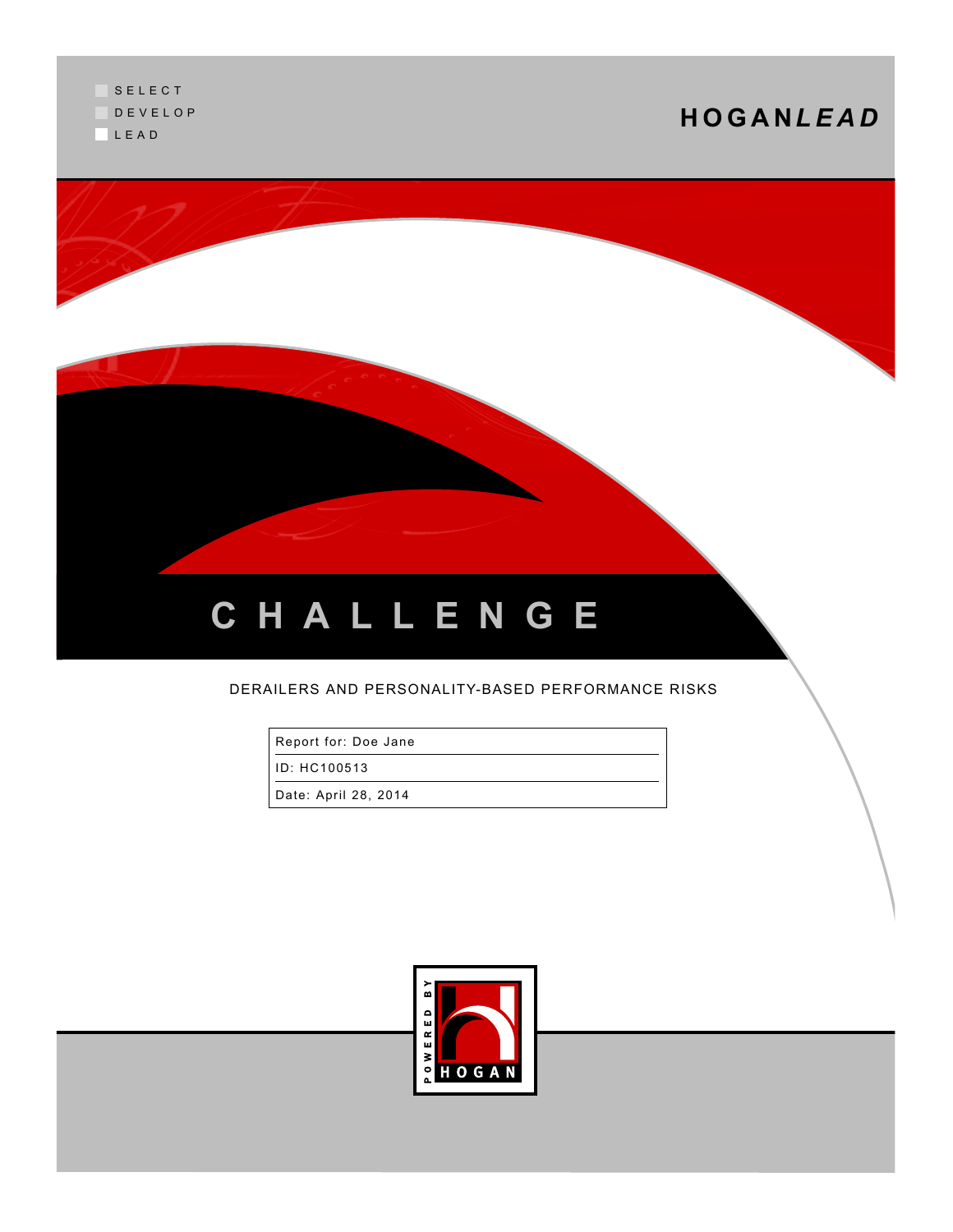### **INTRODUCTION**

The Leadership Forecast Challenge Report is designed to help you develop as a leader. It will provide insights about your behavior that could potentially undermine or inhibit your performance. It then offers suggestions for leading people more effectively.

Leadership involves building and maintaining a high-performing team. Anything that detracts from your ability to build a team also detracts from your performance as a leader.

This report is based on the Hogan Development Survey (HDS). The results are based on our global leadership research, and are written for professionals and leaders.

### **BACKGROUND**

When under pressure, most people will display certain counterproductive tendencies. We refer to these as "risk factors." Under normal conditions these characteristics may actually be strengths. However, when you are tired, pressured, bored, or otherwise distracted, these risk factors may impede your effectiveness and erode the quality of your relationships with customers, colleagues, and direct reports. Others may be aware of these tendencies but may not give you any feedback about them. Your boss may even ignore them.

This report is divided into three sections. First, there is a graphic representation of your profile. Second, you will find a scale-by-scale interpretation of your scores. Scores between the 90th and 100th percentile are in the High Risk Zone, scores between the 70th and 89th percentiles are in the Moderate Risk Zone, scores between the 40th and 69th percentile are in the Low Risk Zone and scores between the 0 to 39th percentile are in the No Risk Zone. The third section provides developmental recommendations for areas where you scored in the Moderate and/or High Risk Zones. No developmental recommendations are provided for scores in the No Risk and Low Risk Zones.



**Anything that detracts**

**from your ability to build a**

**team also detracts from**

**your performance as a**

**leader.**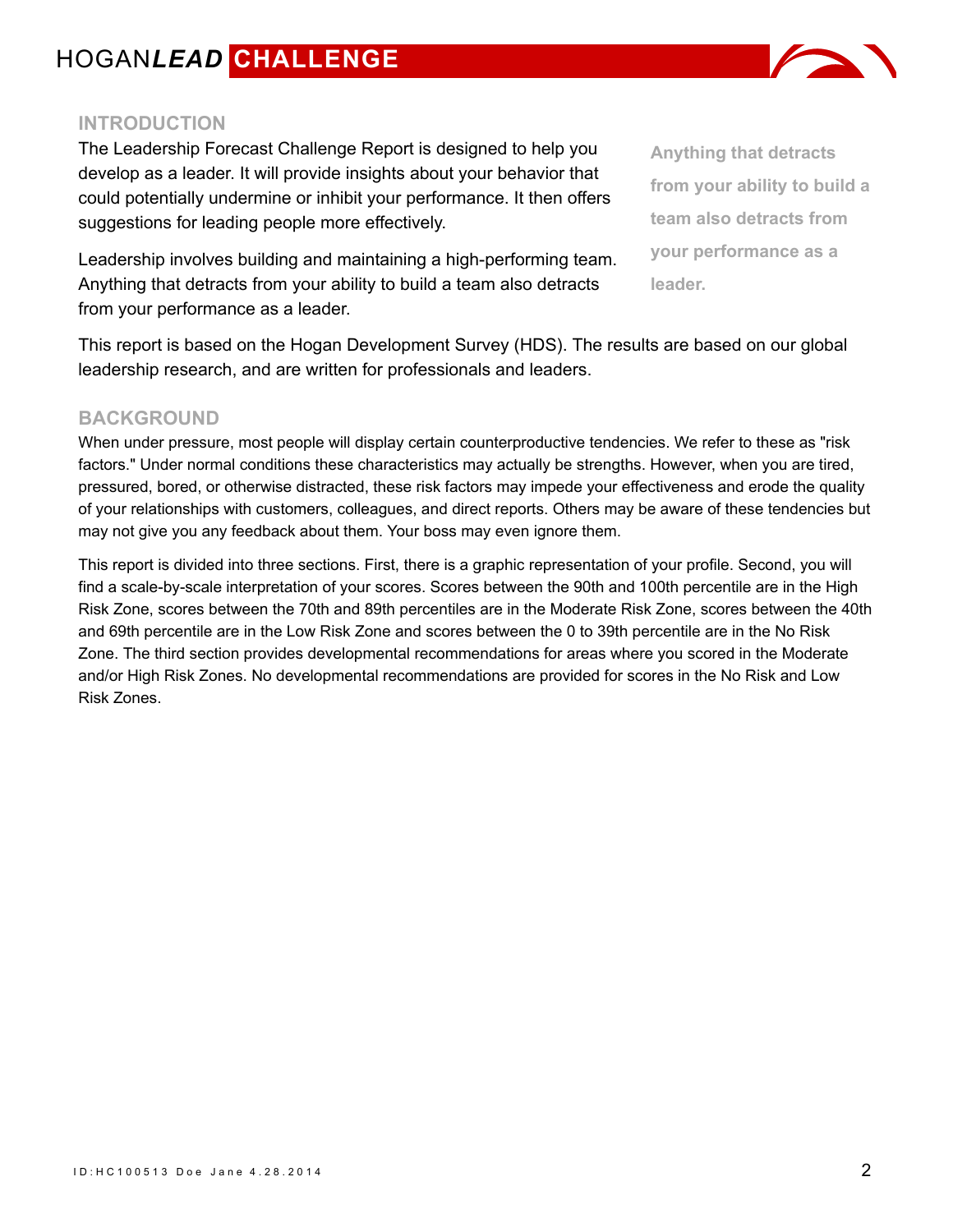

### **HOW DO RISK FACTORS DEVELOP?**

Research indicates that leaders develop risk factors while learning to deal with parents, peers, relatives and others early in life. Behavior developed while you were young may become habitual and you may be unaware that you behave in certain ways.

### **WAYS TO USE THIS INFORMATION**

First, read the report carefully and decide which developmental suggestions apply to you. Mark those items with a plus (+), and put a minus (-) by those items to which you cannot relate. Second, invite feedback from peers, direct reports, and even family. Discuss your insights with them, and ask for reactions. A key ingredient for developing new leadership skills is enlisting the support of your direct reports, peers, and boss. Finally, study the developmental suggestions provided at the end of the report. These suggestions are offered for scores in the Moderate or High Risk Zones (i.e., scores at or above the 70th percentile).

### **DEFINITIONS**

The eleven scales for the Leadership Forecast Challenge Report are defined below.

| Concerns being overly enthusiastic about people or projects, and then becoming<br>disappointed with them. Result: seems to lack persistence.                  |
|---------------------------------------------------------------------------------------------------------------------------------------------------------------|
| Concerns being socially insightful, but cynical and overly sensitive to criticism.<br>Result: seems to lack trust.                                            |
| Concerns being overly worried about being criticized. Result: seems resistant to<br>change and reluctant to take chances.                                     |
| Concerns lacking interest in or awareness of the feelings of others. Result: seems to<br>be a poor communicator.                                              |
| Concerns being independent, ignoring others' requests, and becoming irritable if they<br>persist. Result: seems stubborn, procrastinating, and uncooperative. |
| Concerns having inflated views of one's competency and worth. Result: seems<br>unable to admit mistakes or learn from experience.                             |
| Concerns being charming, risk-taking, and excitement-seeking. Result: seems to<br>have trouble maintaining commitments and learning from experience.          |
| Concerns being dramatic, engaging, and attention-seeking. Result: seems<br>preoccupied with being noticed and may lack sustained focus.                       |
| Concerns thinking and acting in interesting, unusual, and even eccentric ways.<br>Result: seems creative but possibly lacking in judgment.                    |
| Concerns being conscientious, perfectionistic, and hard to please. Result: tends to<br>disempower staff.                                                      |
| Concerns being eager to please and reluctant to act independently. Result: tends to<br>be pleasant and agreeable, but reluctant to support subordinates.      |
|                                                                                                                                                               |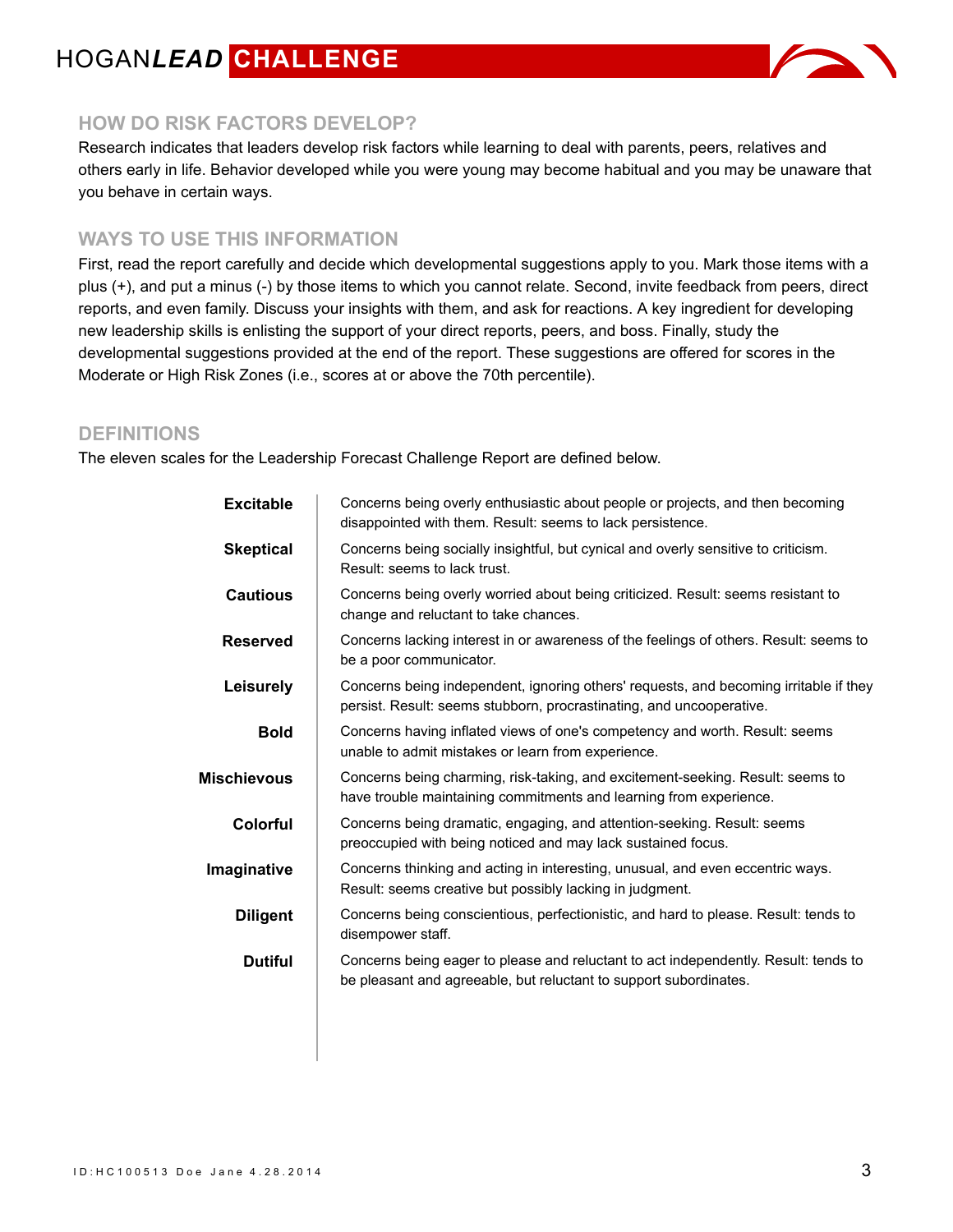

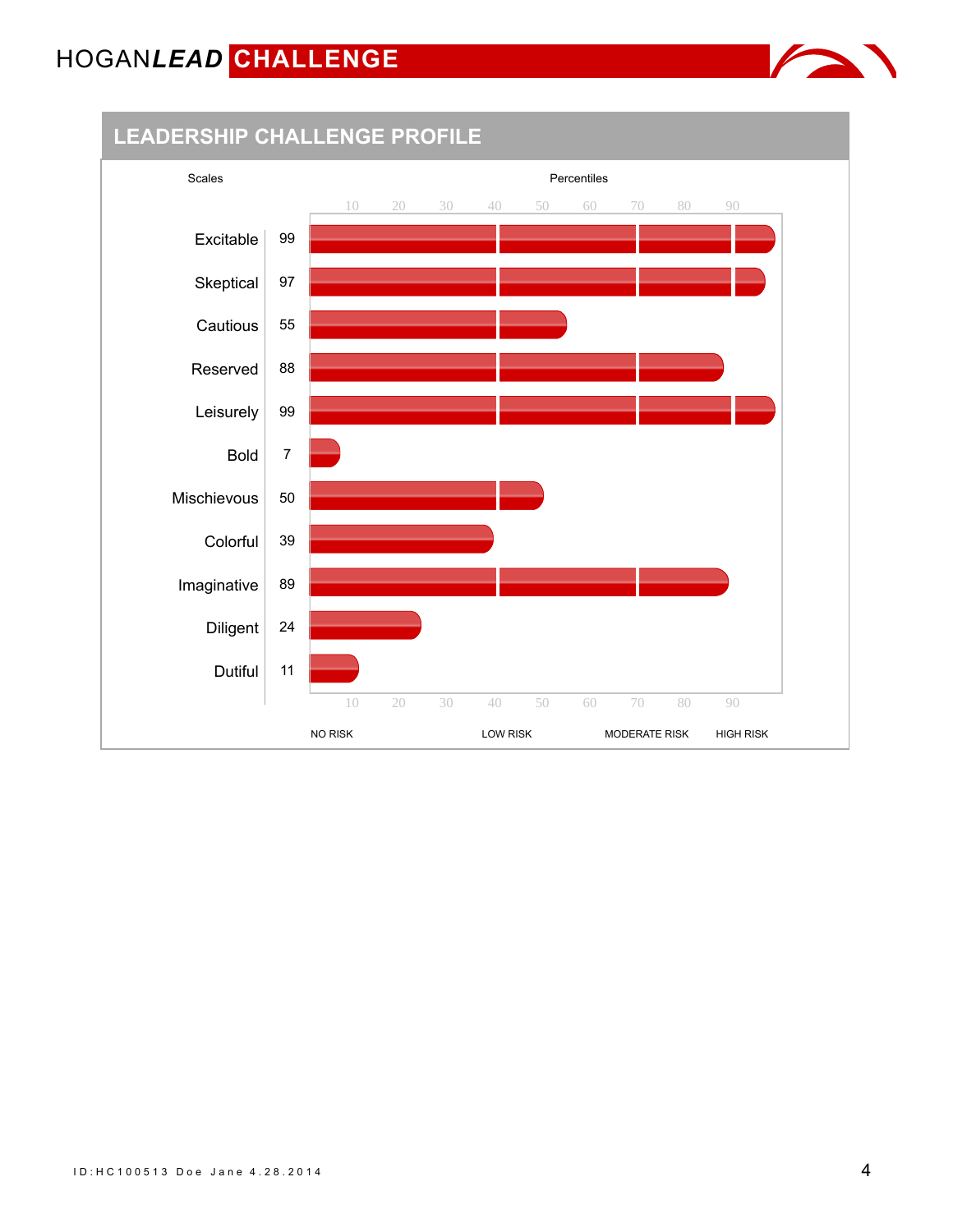

### **Excitable**

Concerns being overly enthusiastic about people or projects, and then becoming disappointed with them.



| <b>BEHAVIORAL IMPLICATIONS</b>                                                     | • Seem intense and energetic, but volatile and sometimes                                                                                             |
|------------------------------------------------------------------------------------|------------------------------------------------------------------------------------------------------------------------------------------------------|
| You scored in the HIGH RISK ZONE<br>on this scale. Leaders with similar<br>scores: | explosive.<br>• May quit when frustrated.<br>• Yell when angry.<br>• Overreact to criticism.<br>• Often seem to understand when others are stressed. |

### **LEADERSHIP IMPLICATIONS**

Your intensity and energy about new projects will have a positive impact on your organization. However, your tendency toward emotional displays could erode your credibility, your ability to coach others, and your effectiveness to work as part of a team. Your boss will probably be impressed with your enthusiasm for new projects, but may notice your tendency to become discouraged when things don't work out. Your moodiness may make you seem unpredictable and hard to read.

- **COMPOSURE :** In high-pressure situations, your coworkers may see you as unpredictable and emotional. In addition, you tend to become upset by unexpected demands and may say things that you regret later. As a result, your coworkers could hesitate to approach you with problems because they don't know how you will react.
- **FAIRNESS TO OTHERS :** When you are frustrated with projects, you may tend to give up on them. This could blind side the other people who are working on them.
- **PERSEVERANCE :** Your enthusiasm for people and projects may fade when you meet setbacks, resistance, challenges, and potential failure. You may not press long enough to get things done; if so, this can be perceived as a lack of perseverance.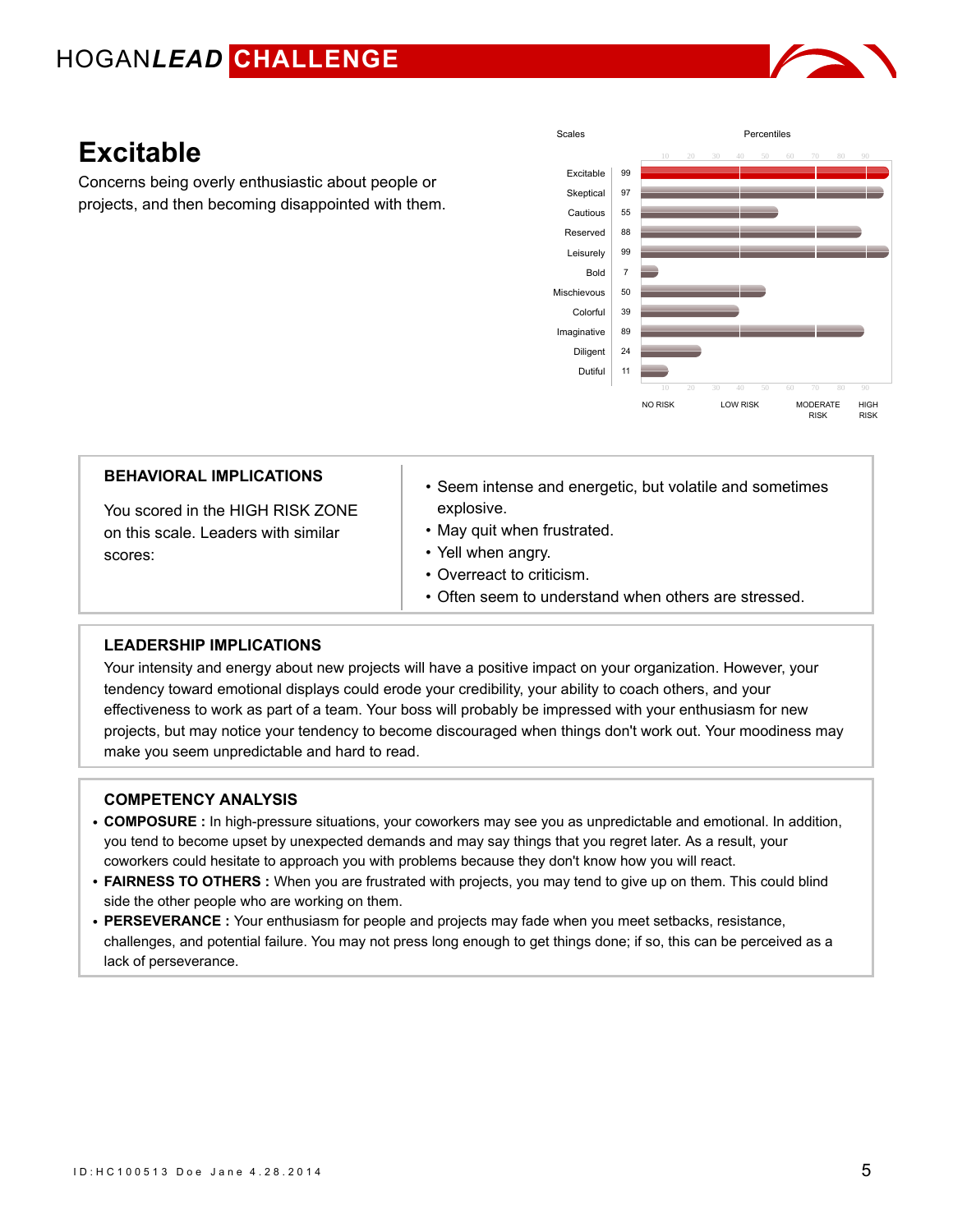

### **Skeptical**

Concerns being socially insightful, but cynical and overly sensitive to criticism.



| <b>BEHAVIORAL IMPLICATIONS</b>                                                     | • Are very insightful about people and politics.                                                                                                                   |
|------------------------------------------------------------------------------------|--------------------------------------------------------------------------------------------------------------------------------------------------------------------|
| You scored in the HIGH RISK ZONE<br>on this scale. Leaders with similar<br>scores: | • Are alert for signs of betrayal or disrespect.<br>• Seem argumentative and easily offended.<br>• Expect to be mistreated.<br>• Retaliate when they feel wronged. |
| LEADERSHIP IMPLICATIONS                                                            |                                                                                                                                                                    |
|                                                                                    |                                                                                                                                                                    |

You are perceptive about others' intentions and a shrewd observer of organizational politics. These qualities can be a major asset in your career. However, you may also tend to focus on the negative, overreact to perceived threats, become argumentative when you feel slighted, and take critical feedback personally. You may become too concerned about organizational politics. These tendencies can interfere with your ability to build and sustain relationships and appreciate others' viewpoints. A tendency to be suspicious and argumentative could also cause others to perceive you as difficult and uncooperative.

- **INFLUENCING AND PERSUADING OTHERS :** You may seem suspicious of others' intentions. If so, then this will limit your ability to influence, persuade, and inspire them to take action.
- **OPENNESS TO IDEAS :** You may react to new ideas by arguing and pointing out how they won't work. This tendency will make others defensive and lead to difficulty in gaining their consensus or approval.
- **OBJECTIVITY :** You may seem set in your ways and unable to appreciate viewpoints different from your own.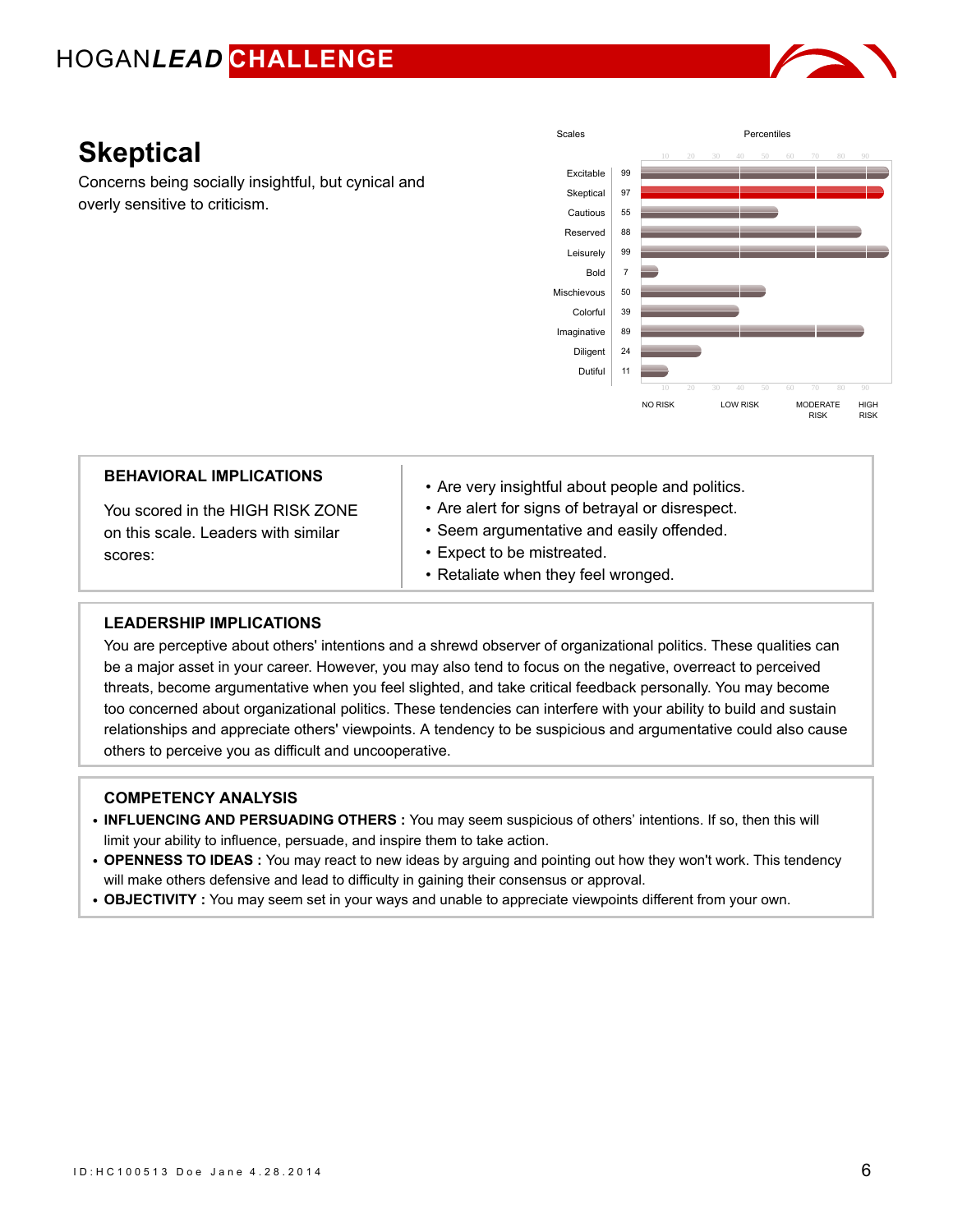

### **Cautious**

Concerns being overly worried about being criticized.



| <b>BEHAVIORAL IMPLICATIONS</b><br>You scored in the LOW RISK ZONE on<br>this scale. Leaders with similar scores: | $\cdot$ Seem confident and mature.<br>$\cdot$ Seem unafraid of failure.<br>• Experiment with new methods and technologies.<br>• Handle disappointments well.<br>• Accept new challenges. |
|------------------------------------------------------------------------------------------------------------------|------------------------------------------------------------------------------------------------------------------------------------------------------------------------------------------|
| <b>LEADERSHIP IMPLICATIONS</b>                                                                                   |                                                                                                                                                                                          |

Because of your positive attitude, confidence, and optimism, you should be willing to accept difficult challenges and make difficult decisions. You are also willing to experiment and try new things, which enables you to manage your career in a proactive way. You have no leadership development issues in this area.

- **DECISIVENESS :** You seem to be confident in your judgment and decision-making ability. Be sure to communicate the rationale for your decisions to others.
- **ACTION ORIENTATION :** You seem willing to make mistakes and move on when trying to get things done.
- **LEADING WITH CONFIDENCE :** Your decisiveness and confidence should inspire others to follow. Be certain that your decisions are well thought out because others will tend to follow you, based on your confidence.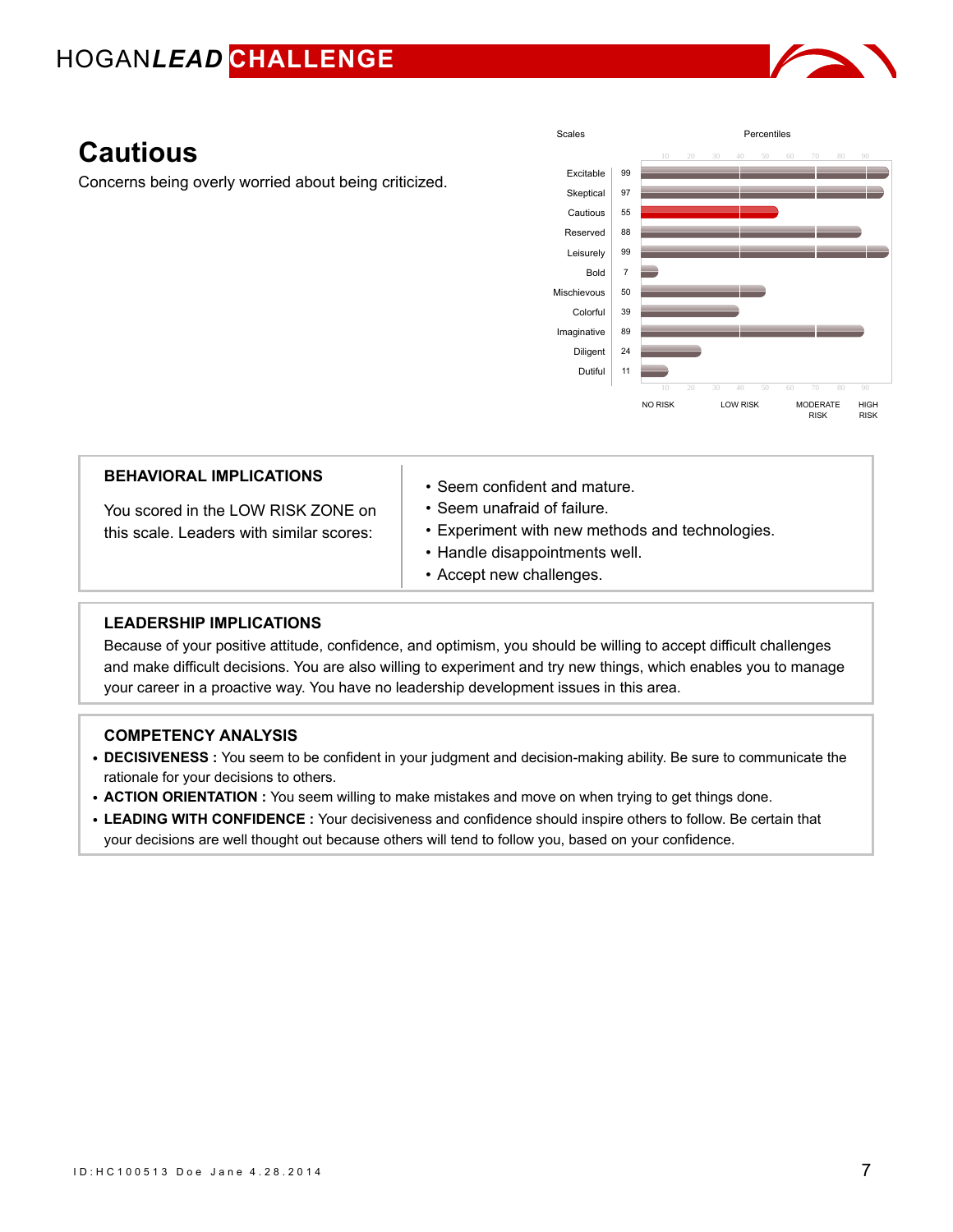

### **Reserved**

Concerns lacking interest in or awareness of the feelings of others.



| <b>BEHAVIORAL IMPLICATIONS</b> |
|--------------------------------|
|--------------------------------|

You scored in the MODERATE RISK ZONE on this scale. Leaders with similar scores:

- Seem independent, tough, reserved, and detached.
- Tend to act without consulting others.
- May misinterpret feedback.
- Seem stiff around strangers.
- Handle criticism and pressure with ease.

#### **LEADERSHIP IMPLICATIONS**

You are not thin-skinned and you can tolerate conflict and criticism better than most people. However, you may also seem indifferent to others' problems. If so, then this will inhibit your ability to build relationships and manage people. Bosses and subordinates may find you hard to read, and they may not know where they stand with you. Moreover, under pressure you may stop communicating, leaving your staff confused about what you want.

- **MOTIVATING OTHERS :** Your direct and straightforward manner may sometimes seem blunt and could de-motivate your subordinates.
- **RELATIONSHIP BUILDING :** Under stress, you may seem withdrawn and aloof, which will put a strain on relationships.
- **APPROACHABILITY :** Under pressure, you may tend to be difficult to reach. As a result, you may be perceived as an "absent leader' when the pressure mounts, even though you think you are fully engaged.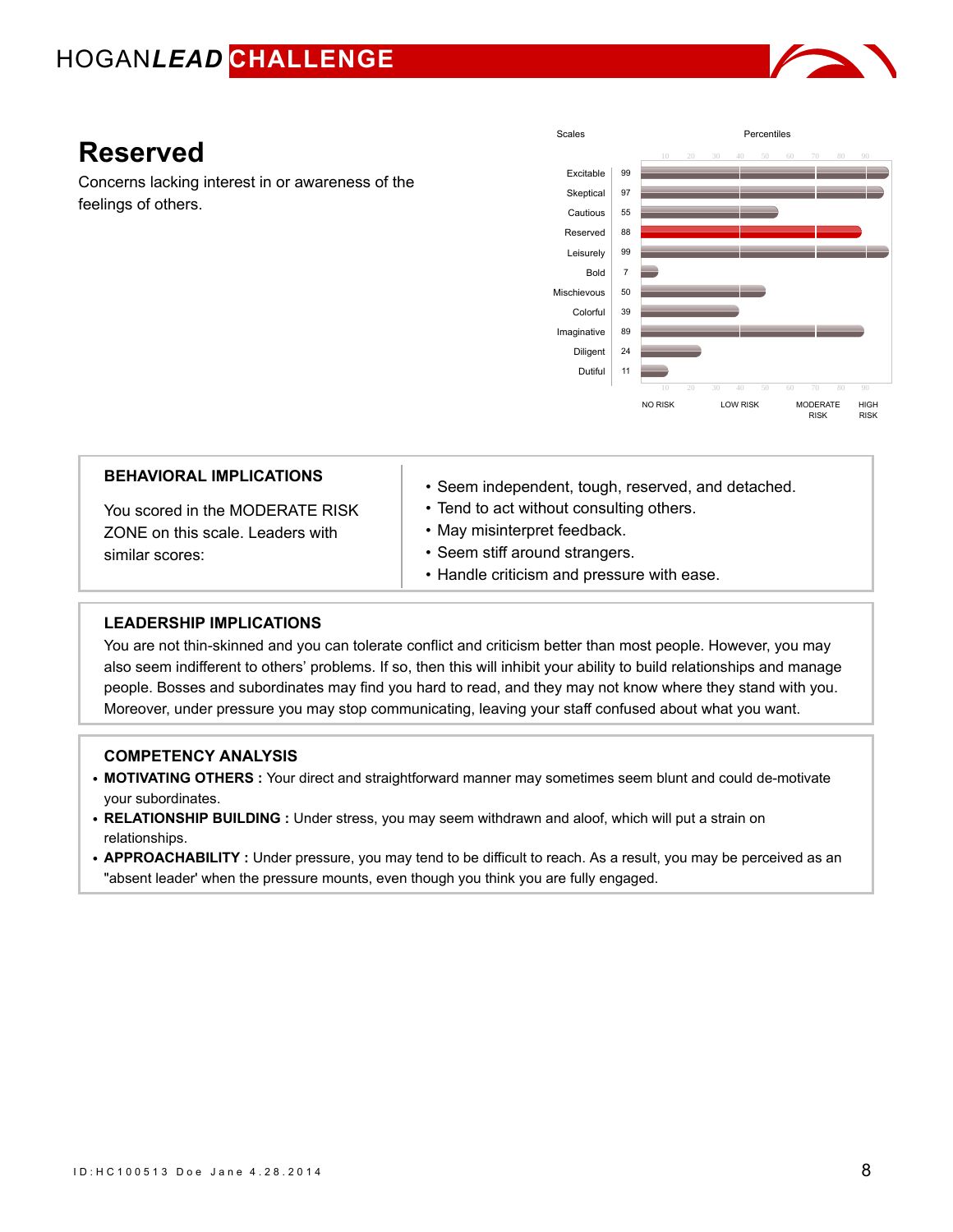

## **Leisurely**

Concerns being charming, but independent, stubborn, and hard to coach.



| <b>BEHAVIORAL IMPLICATIONS</b>      | • Have good social skills and make a positive first              |
|-------------------------------------|------------------------------------------------------------------|
| You scored in the HIGH RISK ZONE    | impression.                                                      |
| on this scale. Leaders with similar | • Seem cooperative but covertly feel mistreated.                 |
| scores:                             | • Privately challenge the competence of top management.          |
|                                     | • Become irritated when interrupted.                             |
|                                     | • Procrastinate and put off projects for people they don't like. |

### **LEADERSHIP IMPLICATIONS**

As a leader, you have good social skills and others rarely know how you really feel. You can be irritable when interrupted or given additional assignments; you may then drag your feet, put off tasks, and generally resist requests for extra effort. This could impair your ability to build relationships and manage others. You can effectively coach people you like, but may be unwilling to help those you do not. Similarly, you will accept advice and feedback from bosses you like, but silently reject influence from bosses you do not respect. You may not always enjoy being part of a team and may sometimes resist when asked to participate.

- **FOSTERING TEAMWORK :** Under pressure you may tend to ignore others' timelines and focus on your own goals and priorities. This may inhibit effective teamwork and cause others to doubt your commitment.
- **COOPERATION AND TIMELY RESULTS :** Although you may overtly agree to complete tasks, if you don't see the relevance, you may procrastinate and not follow through. This may limit your effectiveness in meeting your commitments and producing timely results.
- **BUILDING TRUST :** When pressed about an issue, you may withhold your true opinions or ideas. Others may see this as support for the issue and believe that you will perform as needed.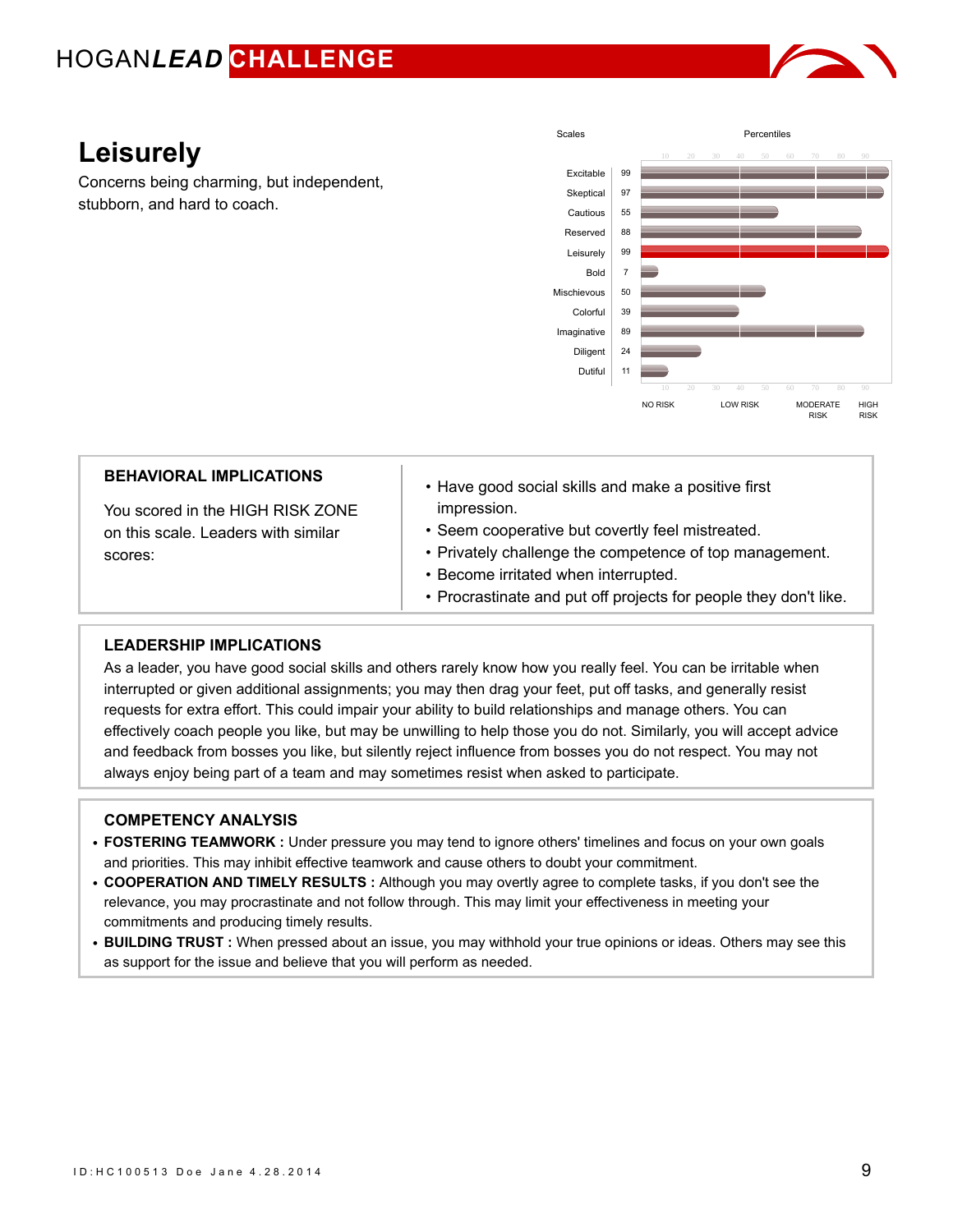

### **Bold**

Concerns having inflated views of one's competency and worth.



| <b>BEHAVIORAL IMPLICATIONS</b><br>You scored in the NO RISK ZONE on<br>this scale. Leaders with similar scores: | • Seem modest and unpretentious.<br>• Seem unlikely to interrupt, criticize, or challenge others.<br>• Avoid self-promotion.<br>• Accept responsibility for failures and mistakes.<br>• Lack a sense of entitlement. |
|-----------------------------------------------------------------------------------------------------------------|----------------------------------------------------------------------------------------------------------------------------------------------------------------------------------------------------------------------|
| <b>LEADERSHIP IMPLICATIONS</b>                                                                                  |                                                                                                                                                                                                                      |

You have a modest and unpretentious style and you should work well with a variety of bosses. You have a realistic view of your competence and importance, which will enhance your credibility. You may be reluctant to give others feedback on their poor performance, but probably would do so when asked. Your career plans may not be very aggressive, and you may be reluctant to nominate yourself for a key role in the future of the business, preferring to wait for others to notice your contributions. You have no leadership development issues in this area.

- **SEEING PERSPECTIVE :** Although you have ideas about how to develop new business, you may not promote them with sufficient vigor.
- **PERSONAL DEVELOPMENT :** You will listen to feedback and be willing to ask others (peers, stakeholders, etc.) for evaluations of your performance. This openness will facilitate your development.
- **DRIVE FOR RESULTS :** Your natural modesty and self-restraint may cause you to hold back and to set your aspiration level too low.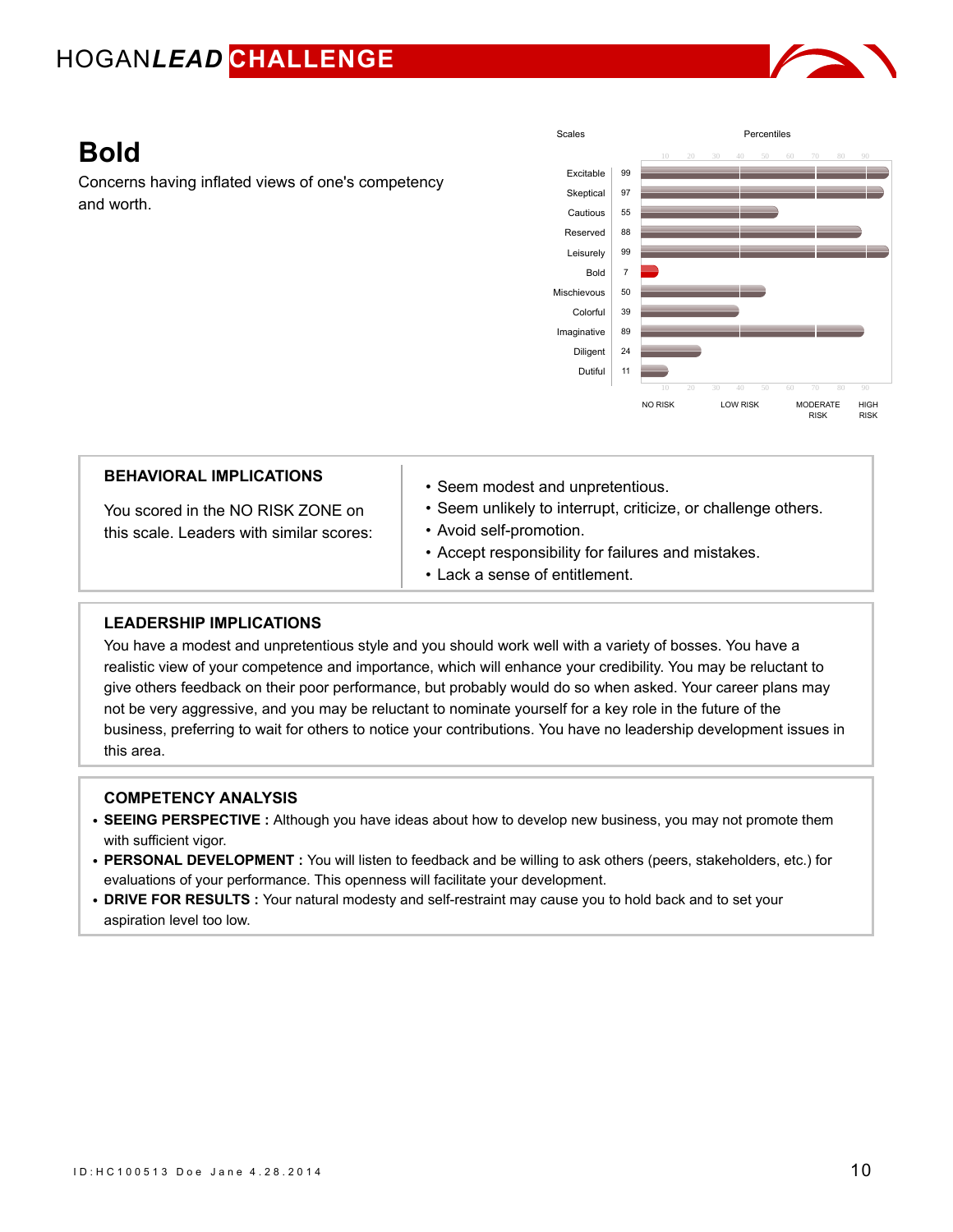

### **Mischievous**

Concerns being charming, risk-taking, and excitement-seeking.



| <b>BEHAVIORAL IMPLICATIONS</b><br>You scored in the LOW RISK ZONE on<br>this scale. Leaders with similar scores: | • Seem dependable and self-disciplined.<br>• Think before they act.<br>• Communicate through the appropriate channels.<br>• Maintain commitments.<br>• Rarely take unnecessary chances. |
|------------------------------------------------------------------------------------------------------------------|-----------------------------------------------------------------------------------------------------------------------------------------------------------------------------------------|
| <b>EADERSHIP IMPLICATIONS</b>                                                                                    |                                                                                                                                                                                         |

#### **LEADERSHIP IMPLICATIONS**

You tend to avoid taking unnecessary risks and others see you as trustworthy. This will enhance your ability to build a team and manage others. You will be a planful mentor, and will manage your own career in a way that minimizes risk. Your boss should respect your judgment and appreciate your reliability. You don't press the limits and you will tend to make high quality, low risk decisions. You have no leadership development issues in this area.

- **DECISION QUALITY :** You don't take unnecessary risks, and can be counted on to make decisions that optimize outcomes and minimize mistakes.
- **RISK TAKING :** You will not take on speculative projects without appropriate consideration and analysis. At the same time, you may tend to avoid taking appropriate risks, and this could cause you to miss opportunities to enhance your career.
- **LEARNING FROM EXPERIENCE :** You pay attention to the consequences of your actions and reflect on past experience as a guide to future decisions and behavior. You may be reluctant to take action in situations where you have no experience from which to draw.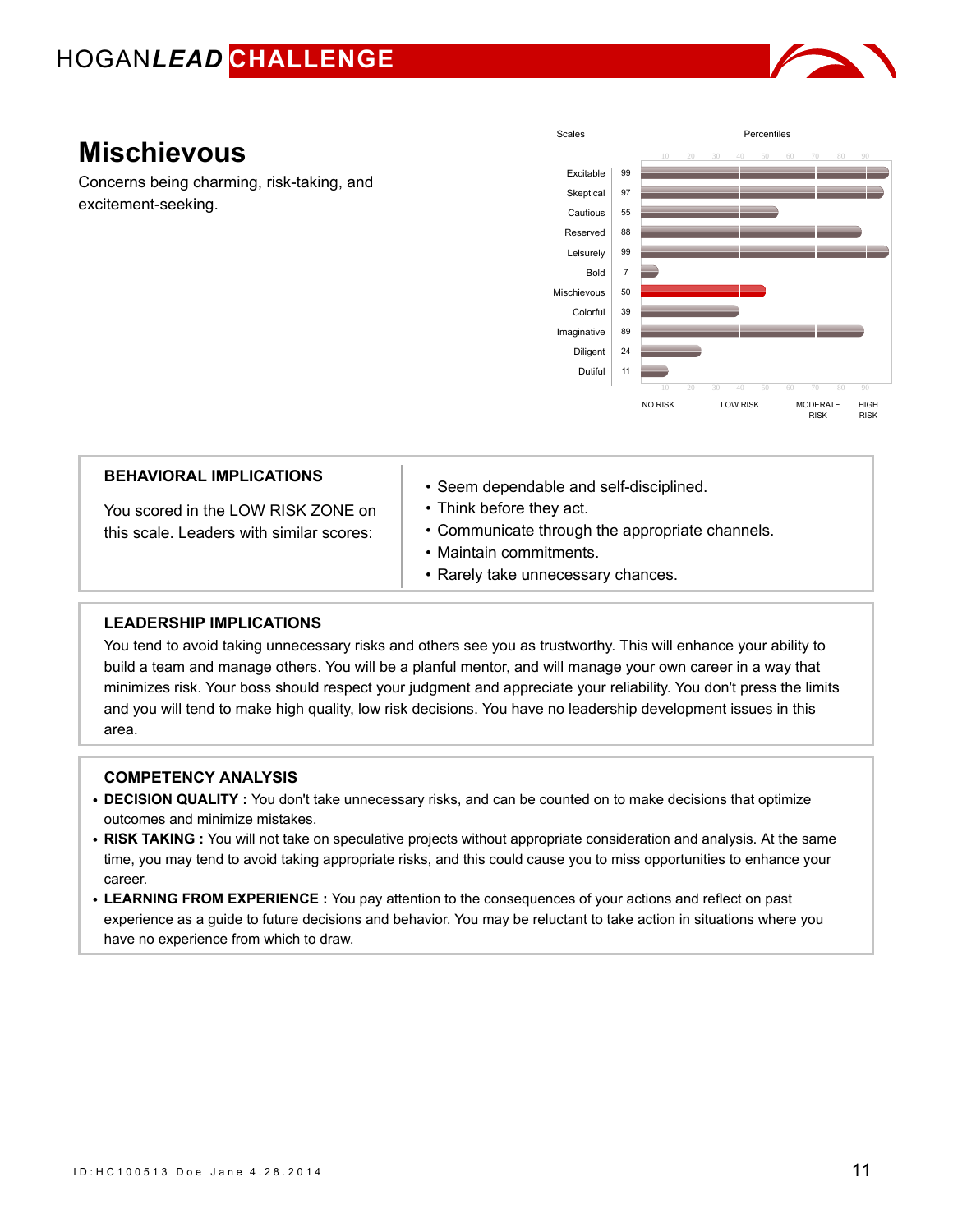

## **Colorful**

Concerns being dramatic, engaging, and attentionseeking.



| <b>BEHAVIORAL IMPLICATIONS</b><br>You scored in the NO RISK ZONE on<br>this scale. Leaders with similar scores: | • Seem quiet and self-restrained.<br>• Avoid calling attention to themselves.<br>• Tend to work behind the scene.<br>• Don't mind letting others take the lead.<br>• Seem able to stay on task. |
|-----------------------------------------------------------------------------------------------------------------|-------------------------------------------------------------------------------------------------------------------------------------------------------------------------------------------------|
|                                                                                                                 |                                                                                                                                                                                                 |
| LEADERSHIP IMPLICATIONS                                                                                         |                                                                                                                                                                                                 |

You are a quiet person who rarely engages in self-promotion. Your modesty and willingness to listen will make you a trusted and credible manager. However, your staff may want you to be more visible and take a higher profile from time to time. You may be reluctant to give feedback and career advice, preferring to be asked first. You should work well with a variety of bosses who will respect your understated style. Your career may not advance as rapidly as it should due to your reluctance to advertise your success. You have no leadership development issues in this area.

- **CELEBRATING SUCCESS :** You tend not to engage in self-promotion. As a leader however, it will be important for you to celebrate and promote the accomplishments and achievements of your staff.
- **BUILDING MORALE :** As a leader, your modesty could lead you to miss opportunities to cheer up and encourage your team members. Although you might not require a lot of recognition, your subordinates will appreciate your paying attention to them and their achievements.
- **SELF-DEVELOPMENT :** You may not actively seek development opportunities for yourself or your staff. Without encouragement and support for learning experiences, the productivity of the group will diminish. Think strategically about how you can develop the skills of yourself and your staff.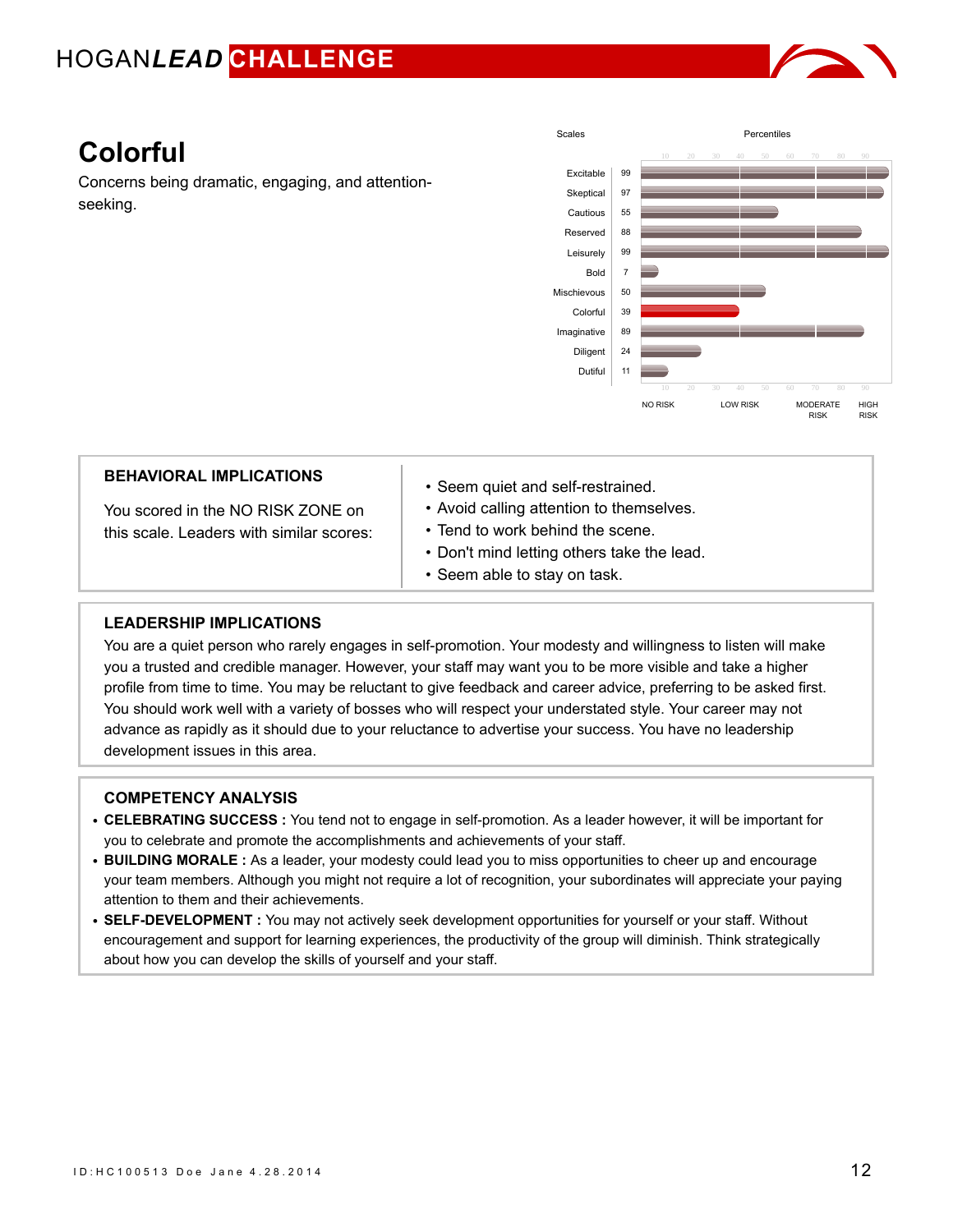

### **Imaginative**

Concerns thinking and acting in interesting, unusual, and even eccentric ways.



| <b>BEHAVIORAL IMPLICATIONS</b><br>You scored in the MODERATE RISK<br>ZONE on this scale. Leaders with<br>similar scores: | • Seem clever, imaginative, fun-loving, and unpredictable.<br>• Enjoy games and practical jokes.<br>• Have unusual and impractical ideas.<br>• See things differently. |
|--------------------------------------------------------------------------------------------------------------------------|------------------------------------------------------------------------------------------------------------------------------------------------------------------------|
|                                                                                                                          | • Change focus quickly.                                                                                                                                                |
|                                                                                                                          |                                                                                                                                                                        |
| <b>EAREBOUR IMBLICATIONS</b>                                                                                             |                                                                                                                                                                        |

#### **LEADERSHIP IMPLICATIONS**

As a leader, you will be dynamic, on the move, and create ideas for change. Your staff will appreciate your imagination and informal style, but may find your rapid changes of focus disconcerting. As a coach, you will have a lot of suggestions for your staff. However, some may consider your ideas unrealistic. Your boss may appreciate your originality and fresh ideas, but may be less tolerant of changes of direction and lack of follow through. On the other hand, you will be a good source of ideas for vision and strategic planning.

- **PROVIDING CLEAR DIRECTION :** Under pressure, your unique communication style may leave others unclear about your expectations and directions.
- **CREATIVITY :** You are a source of original thinking and creative imagination, even when under pressure. However, some of your ideas may seem impractical and unusual.
- **STAYING FOCUSED :** When you are being pressured to solve a problem, you may seem distractible and not always focused.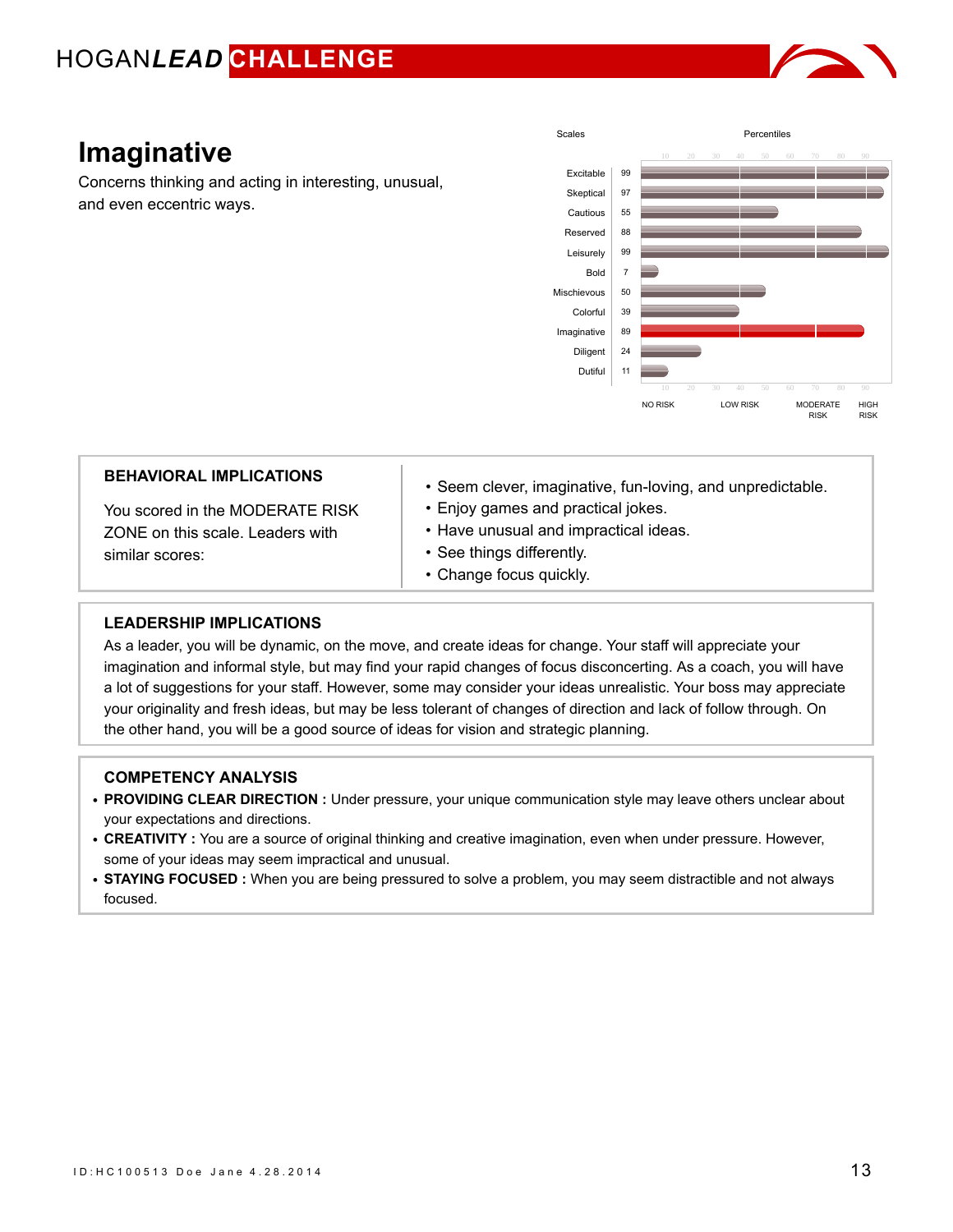

# **Diligent**

Concerns being conscientious, perfectionistic, and hard to please.



| this scale. Leaders with similar scores:<br><b>LEADERSHIP IMPLICATIONS</b> | • Routinely delegate tasks.<br>• Tend to be flexible.<br>• Prioritize tasks appropriately. |
|----------------------------------------------------------------------------|--------------------------------------------------------------------------------------------|
| <b>BEHAVIORAL IMPLICATIONS</b>                                             | • Seem undemanding and relaxed about rules.                                                |
| You scored in the NO RISK ZONE on                                          | • Do not micromanage their staff.                                                          |

You seem relatively relaxed and undemanding, and your tolerance and willingness to delegate should make you popular with your subordinates. This is because they sense that they are trusted. In addition, your delegating will give your staff opportunities to learn. Bosses like your tolerant, flexible, and forbearing attitude, but may wish you would pay more attention to the details of the business. You have no leadership development issues in this area.

- **DEALING WITH AMBIGUITY :** You seem able to remain flexible and keep your options open, even when you are being pressured for results.
- **ADAPTABILITY :** You seem able to adapt to changing circumstances and priorities.
- **DELEGATING DOWNWARD :** You tend to delegate problem-solving authority to the appropriate level, even though the pressure to solve the problem may be intense.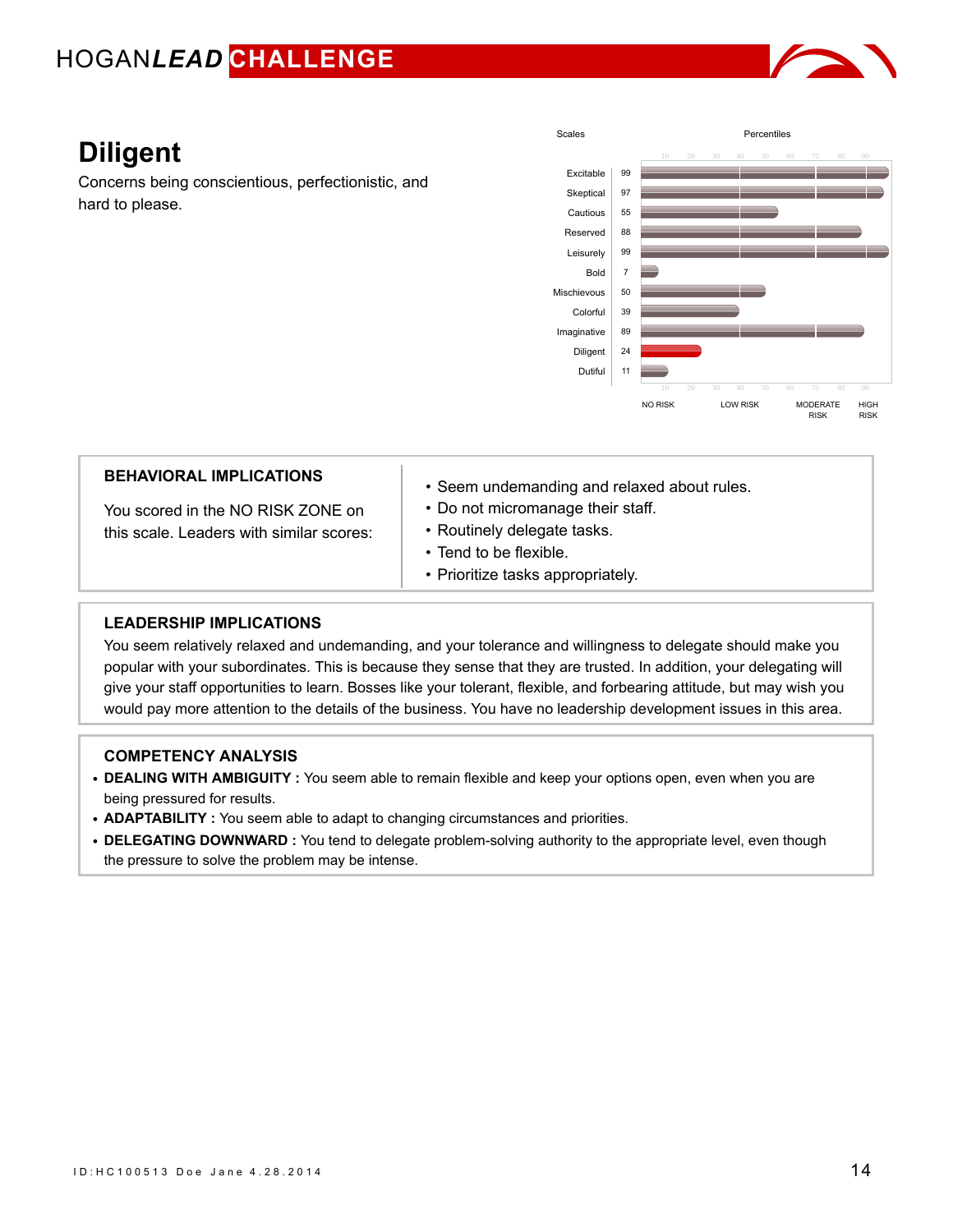

# **Dutiful**

Concerns being eager to please and reluctant to act independently.



| <b>BEHAVIORAL IMPLICATIONS</b> |  |
|--------------------------------|--|
|--------------------------------|--|

You scored in the NO RISK ZONE on this scale. Leaders with similar scores:

- Seem independent and self-reliant.
- Seem willing to act without prior approval.
- Seem willing to challenge their boss.
- Trust their direct reports.
- Stick up for their subordinates.

### **LEADERSHIP IMPLICATIONS**

Your score suggests that you are an independent and self-reliant person who is likely to make his/her own decisions, and is willing to challenge the business assumptions of others. You will work best with bosses who appreciate taking initiative, acting, and challenging. Although you are willing to stick up for your staff, you may not always be perceived as a team player. In planning business strategy, you will be willing to take unpopular positions. You have no leadership development issues in this area.

- **CONFRONTING CONFLICT :** You seem unafraid of conflict and are willing to confront poor performers and give them feedback.
- **ACTING INDEPENDENTLY :** You seem comfortable taking initiative, acting, and challenging the assumptions of others when appropriate.
- **SUPPORTING YOUR STAFF :** You seem willing to challenge your boss on behalf of your staff, which is important because loyalty goes both ways.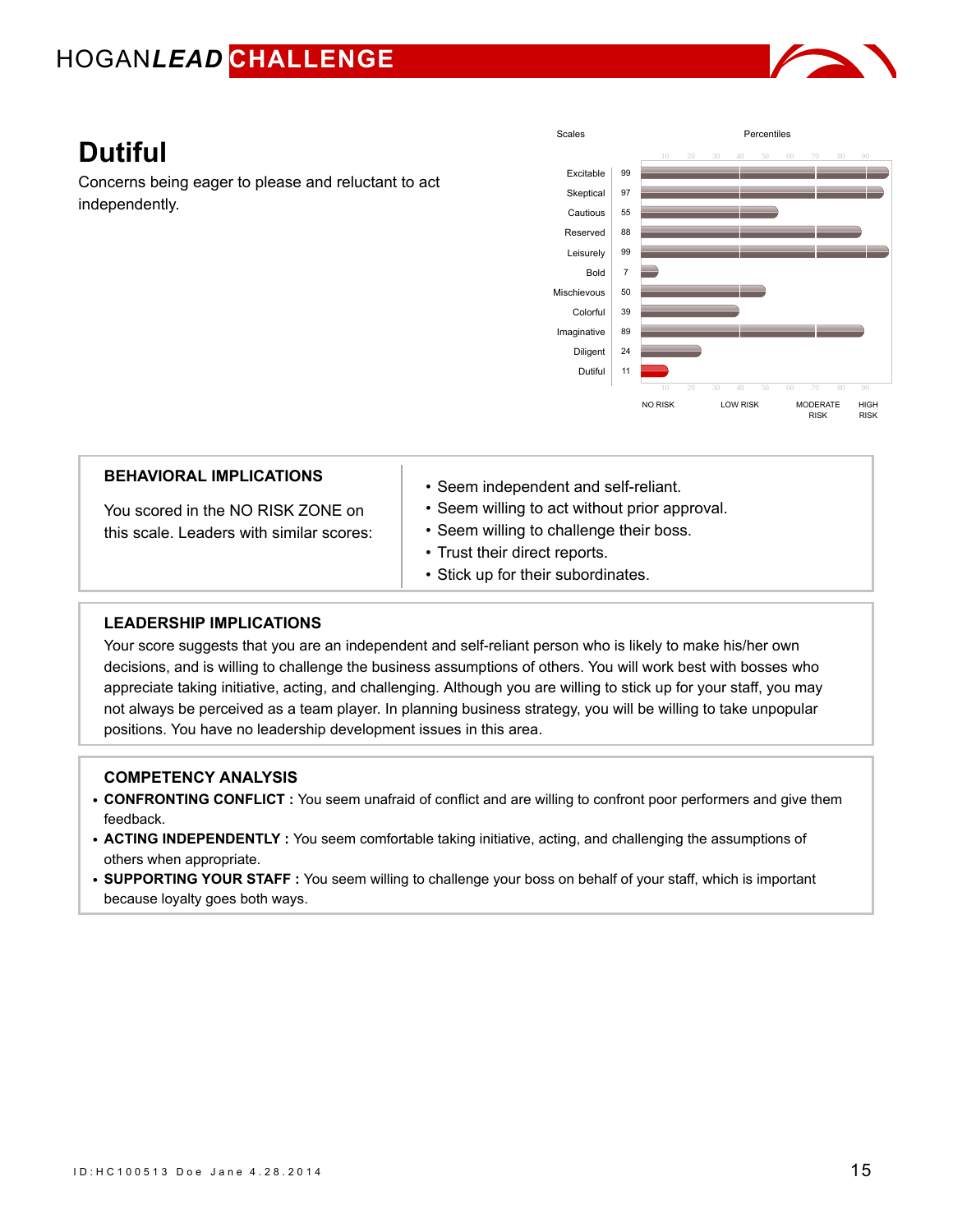

### **DEVELOPMENTAL RECOMMENDATIONS**

The following developmental recommendations concern the dimensions where your score was in the MODERATE or HIGH RISK ZONE.

#### **Excitable**

- First remember your strengths--when you are at your best, you are an active, energetic, and interesting person who can infuse intensity and purpose in an organization. If you can learn to control your tendency to be annoyed or discouraged and modify the way you express your emotions, you will be even more helpful to others.
- Second, listen closely to feedback from people you trust; this will be particularly helpful in allowing you to persevere when you become discouraged about a person or a project and begin to think about breaking off your participation.
- Third, recognize that you tend to get overly enthusiastic about people or projects. Reflect on this tendency and learn to control your initial excessive burst of enthusiasm. That way, you will reduce the likelihood of being discouraged later.
- Fourth, remember that being overly emotional can send unintended messages to your team and affect their productivity and performance.
- Finally, encourage yourself to stick with your plans and strategies and "sweat out" the difficult periods when you might get discouraged. Change your expectations from "I knew this wouldn't work" to "Things aren't going well, I need to think about why, and what to do next to keep them moving forward." The more often you persist in solving your problems, the more you will build a reputation of being steady and reliable.

#### **Skeptical**

- When you are at your best, you are a perceptive and insightful judge of people and you have a superior understanding of organizational politics. You are a good resource for identifying potential hidden agendas and for analyzing and solving social and political problems.
- You will tend to distrust your coach; you should suspend judgment and give your coach a chance to try to help you. The same is true for others who care about you--you need to make an extra effort to appreciate what they are telling you and why.
- Be careful how you communicate with others. When you believe you are expressing honest opinions, others may see you as being argumentative. Be open to other points of view.
- You should try to be less critical and judgmental. Tell a trusted friend that you are trying to become more tolerant. Ask him/her to tell you when you are being excessively critical, defensive, or sensitive--and listen to his/her feedback.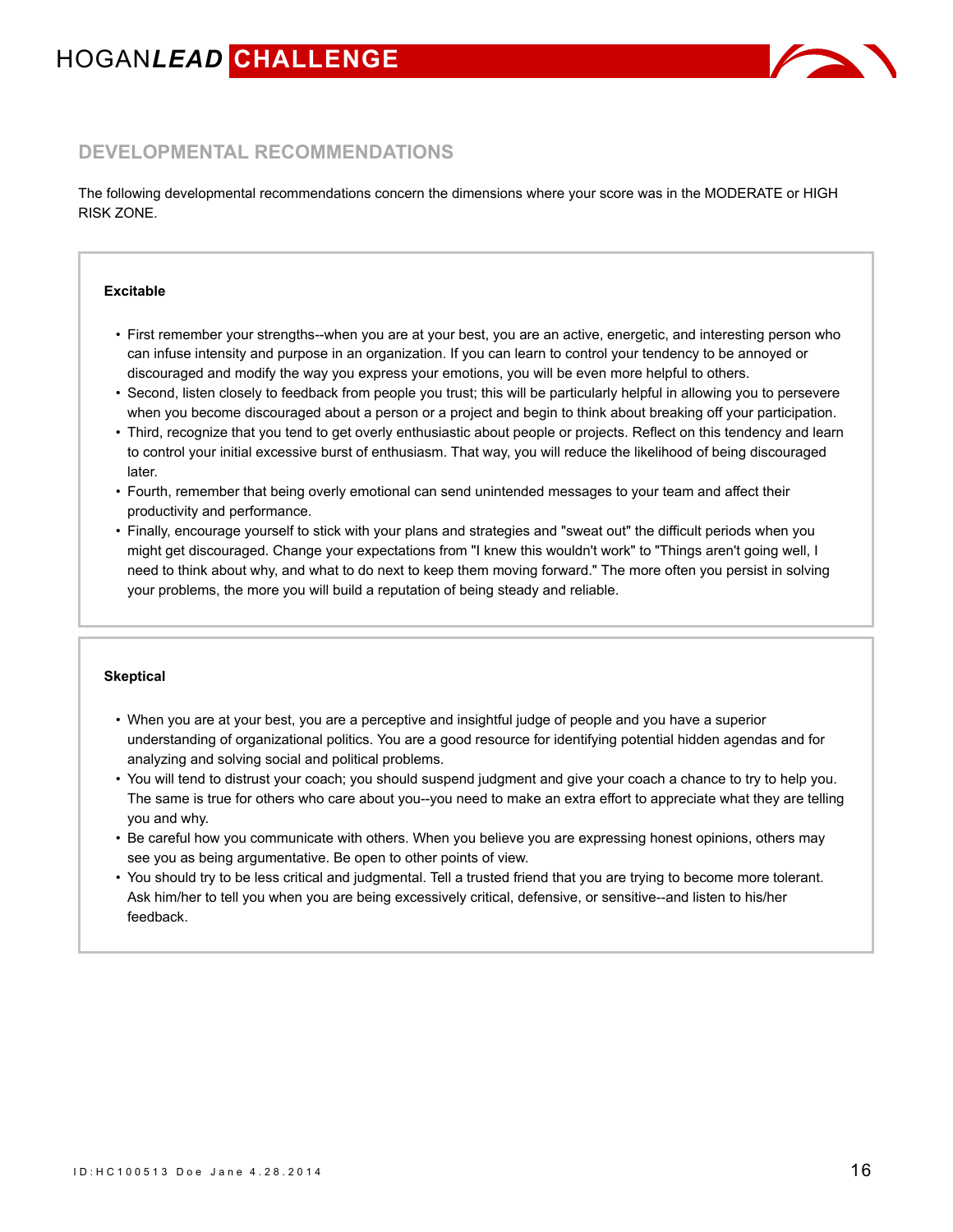

#### **Reserved**

- When you are at your best, you are a resolute and independent person who is not easily intimidated, and who can take the heat during difficult times.
- After important meetings, check with others to make sure you got the same message they did. You can rely on social consensus as a guide to action.
- Your toughness and independence are desirable qualities in some situations, but they can prevent you from listening to feedback; you need to be aware of this and make extra efforts to profit from the coaching and advice of your friends.
- Your tendency to be somewhat direct and blunt can affect your ability to enroll people in your ideas and build a team.
- Although you may prefer to work alone--especially when you are under pressure--you need to get out of your office and talk with your staff each day. This may be difficult at first, but it is a very important way for you to show concern and try to listen.

#### **Leisurely**

- You are independent, socially skilled, and able to say "no" diplomatically. You make few demands of others, except to be left alone to do your work in your own way.
- You see more incompetence in the world than others do. Although you may think others are naive, you could profit from their optimism and trust.
- Understand that you may become irritable when others try to coach you. Allow yourself to be more easily influenced by friends or family, and more willing to do the little extra things they ask you to do.
- Limit the promises you make to others, but be sure to fulfill the promises and commitments you do make.

#### **Imaginative**

- When you are at your best, you are a colorful, visionary, and stimulating person. Others will appreciate your imagination, your vision, and your creative thinking.
- Remember to communicate clearly in order to avoid your ideas from getting lost or not getting implemented
- Your career will develop most productively if you focus on those ideas that seem most interesting to others, not you. In this way, more of your ideas will get turned into action.
- You probably need to partner with someone who may be less creative, but who is better at implementation. You will need some assistance in bringing your ideas to fruition, and the best way to do this is to work with someone who likes your ideas and wants to help you implement them.